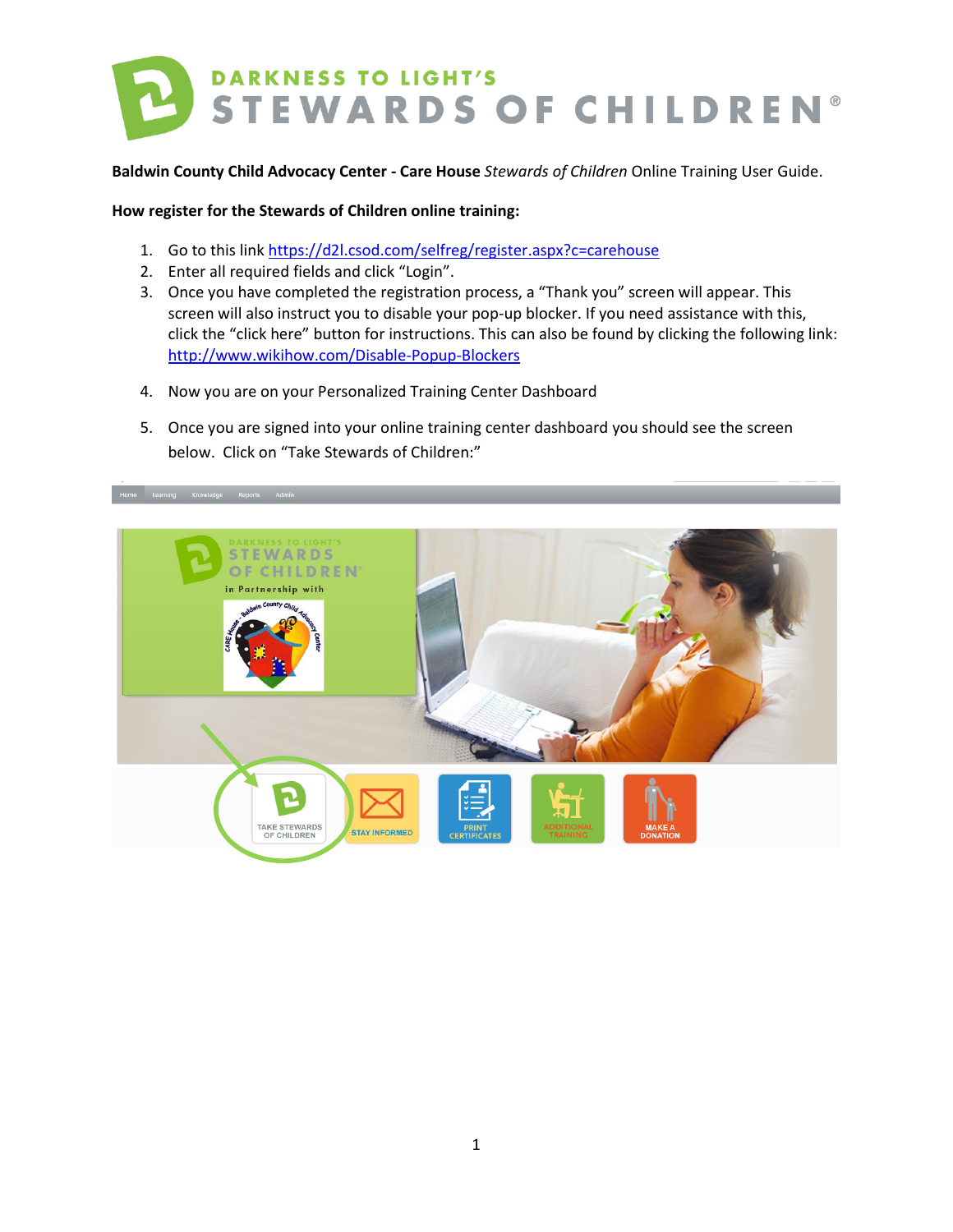

6. Click "Launch." Please ensure your pop-up blockers are off in order to launch the training.

| <b>Training Details</b>                                                                                                                                                                                                                                                                                                                                                                                                                                                                     |
|---------------------------------------------------------------------------------------------------------------------------------------------------------------------------------------------------------------------------------------------------------------------------------------------------------------------------------------------------------------------------------------------------------------------------------------------------------------------------------------------|
| You are already registered for this training.                                                                                                                                                                                                                                                                                                                                                                                                                                               |
| <b>Stewards of Children</b><br>Online Class Darkness to Light 2 hours \$10.00<br>$+ 156$<br>Launch<br><b>Assign</b><br>This prevention training program teaches adults how to prevent, recognize and react responsibly to child sexual abuse. The program is designed for individuals concerned<br>about the safety of children as well as organizations that serve youth. The online version allows individuals to take the training at any time or place, at a pace of their<br>choosing. |

7. Click "Start" to begin the *Stewards of Children* online training

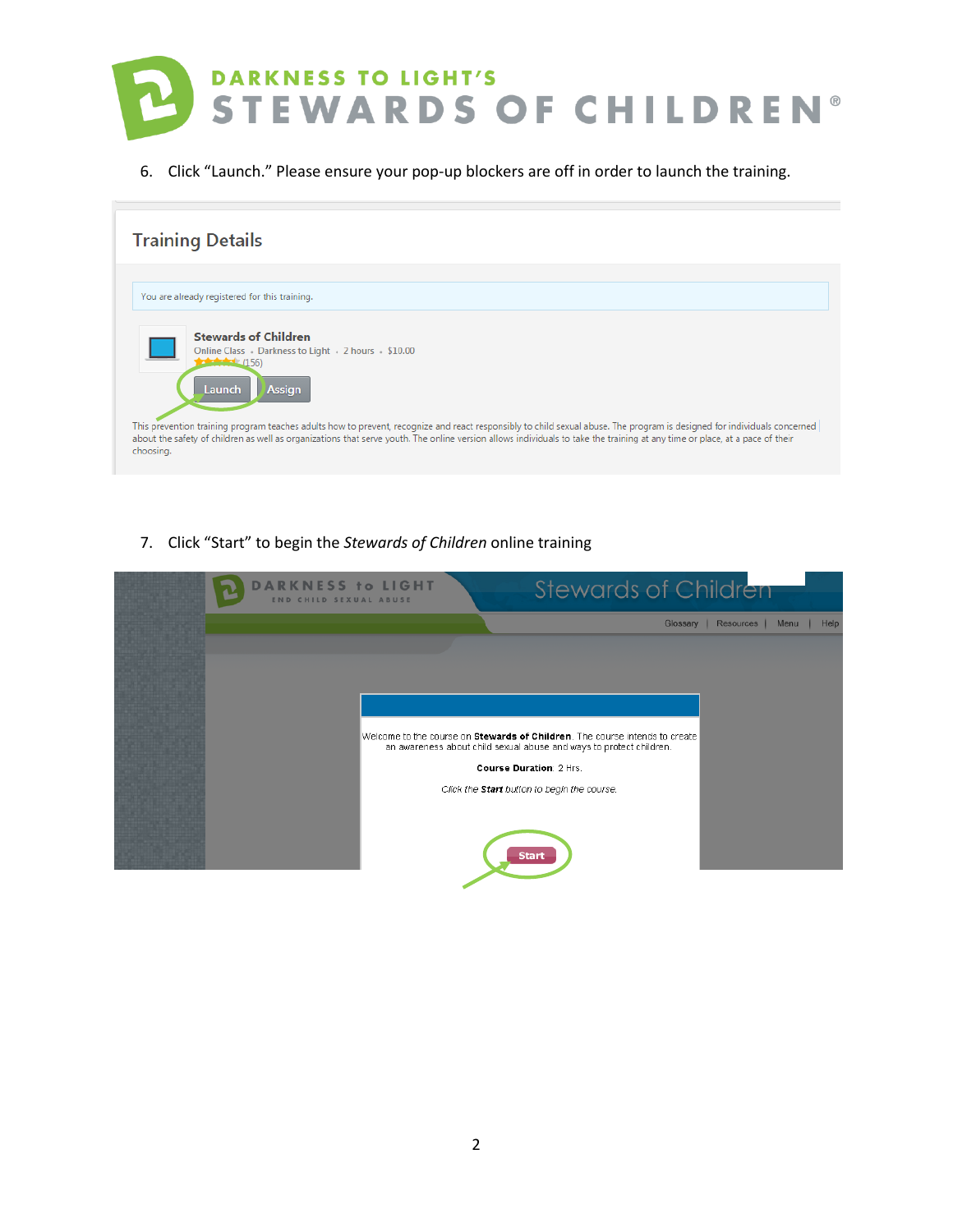

If you don't complete Stewards of Children in one sitting and would like to come back into the program at a later date, it will save your spot.

Login here[: https://d2l.csod.com](https://d2l.csod.com/) and Click "Take Stewards of Children"



Click "Launch." Please ensure your pop-up blockers are off in order to launch the training.

| <b>Training Details</b>                                                                                                                                                                                                                                                                                                                                                                                                                                                                     |  |
|---------------------------------------------------------------------------------------------------------------------------------------------------------------------------------------------------------------------------------------------------------------------------------------------------------------------------------------------------------------------------------------------------------------------------------------------------------------------------------------------|--|
| You are already registered for this training.                                                                                                                                                                                                                                                                                                                                                                                                                                               |  |
| <b>Stewards of Children</b><br>Online Class Darkness to Light 2 hours \$10.00<br>$+ 156$<br>Launch<br><b>Assign</b><br>This prevention training program teaches adults how to prevent, recognize and react responsibly to child sexual abuse. The program is designed for individuals concerned<br>about the safety of children as well as organizations that serve youth. The online version allows individuals to take the training at any time or place, at a pace of their<br>choosing. |  |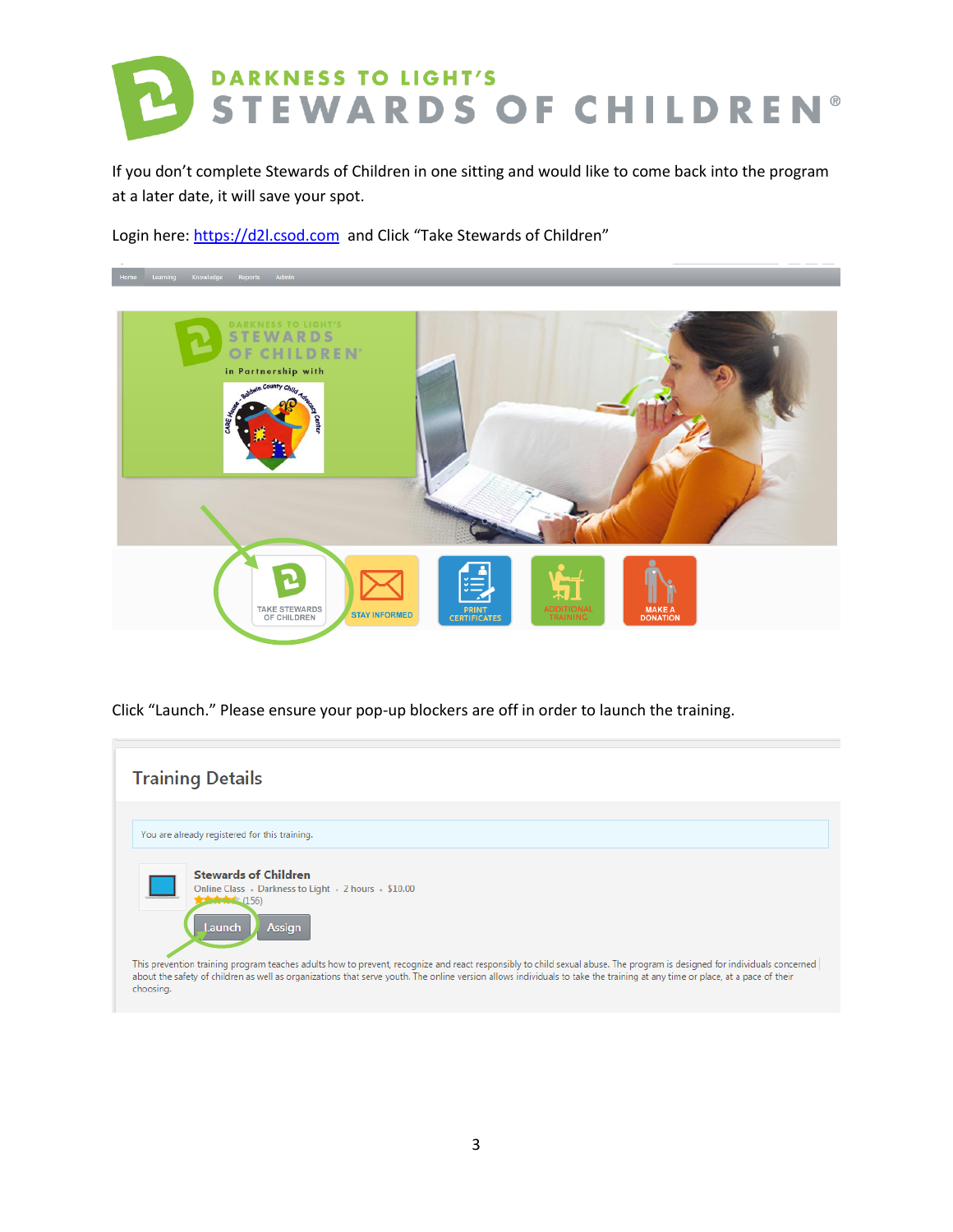

Click "Yes" and you will be brought to the last slide you were on.

| <b>DARKNESS to LIGHT</b><br><b>END CHILD SEXUAL ABUSE</b> | <b>Stewards of Children</b>                                 |                                           |
|-----------------------------------------------------------|-------------------------------------------------------------|-------------------------------------------|
|                                                           |                                                             | Glossary  <br>Resources  <br>Menu<br>Help |
|                                                           |                                                             |                                           |
|                                                           |                                                             |                                           |
|                                                           |                                                             |                                           |
|                                                           |                                                             |                                           |
|                                                           | Do you wish to go to the last visited screen of the course? |                                           |
|                                                           |                                                             |                                           |
|                                                           | <b>Yes</b><br>No                                            |                                           |
|                                                           |                                                             |                                           |
|                                                           |                                                             |                                           |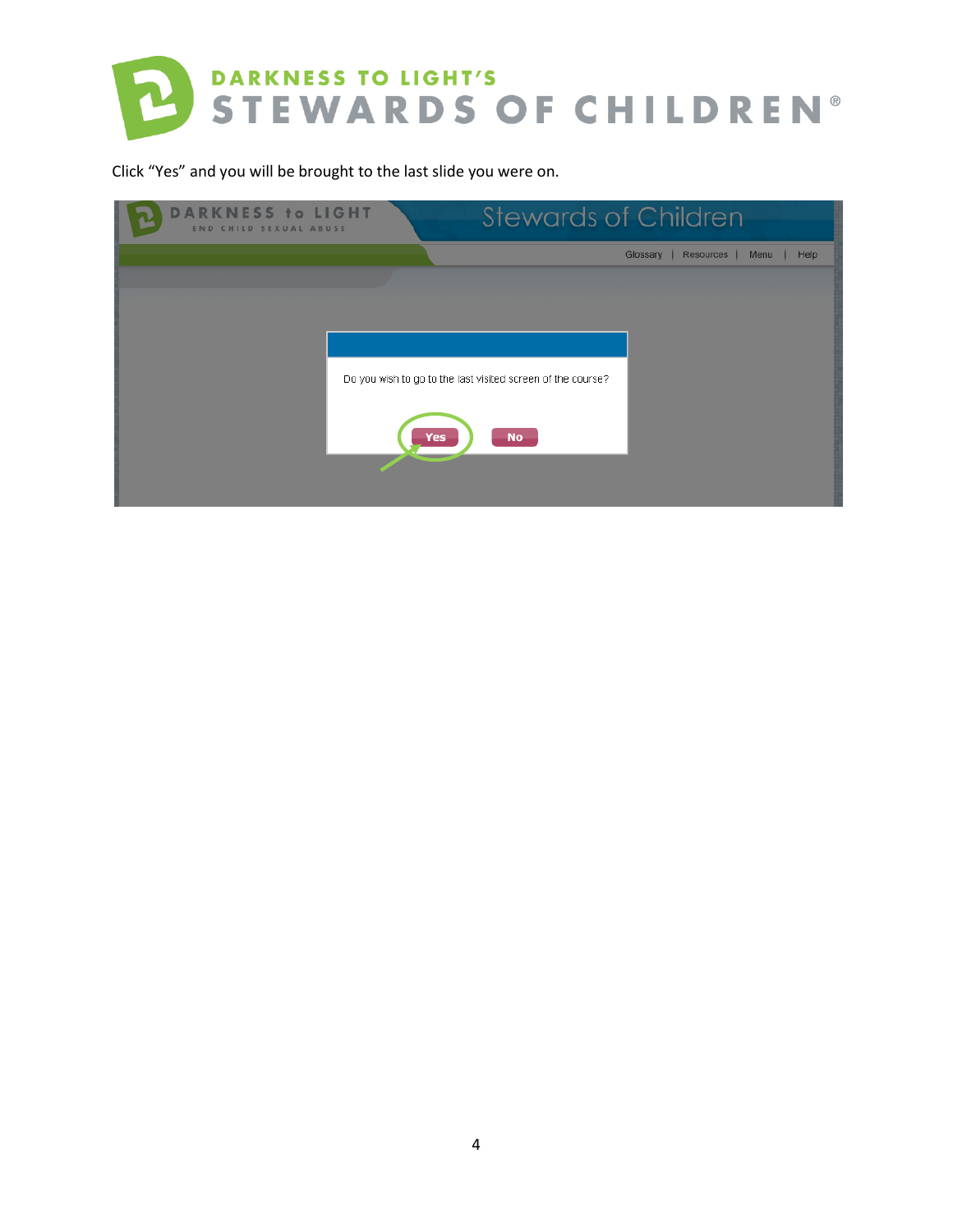

To access you certificate, login and click on "Print Certificates."



Click on the "Active" tab and a dropdown menu will appear. Click on "Completed."

|                              | Use the transcript to manage all active training.                            |                     |
|------------------------------|------------------------------------------------------------------------------|---------------------|
| Active $\blacktriangledown$  | By Date Added ▼<br>All Types $\blacktriangledown$                            | Search for training |
| Completed<br><b>Archived</b> | s of Children<br>le Date Status: In Progress                                 | Launch              |
|                              | <b>Stewards of Children Version 1</b><br>Due: No Due Date Status: Registered | <b>Inactive</b>     |